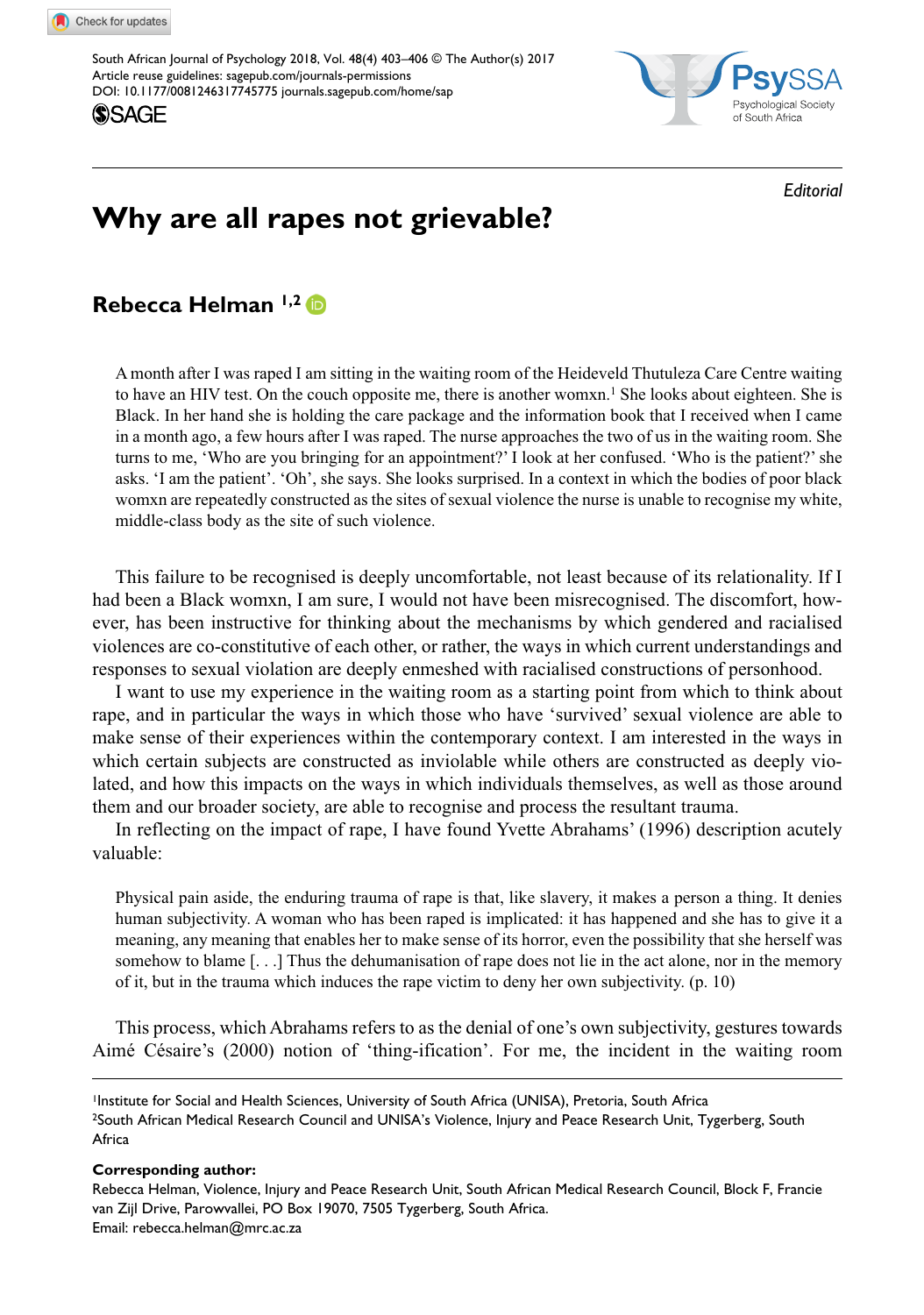exemplifies the ways in which some bodies are regarded as destined to become 'things', that is the way in which Black womxn have come to be regarded as 'always already' raped (Judge, 2015). Therefore, the actual rapes of Black womxn are neither surprising nor particularly shocking. Pumla Gqola (2015) has referred to this as the unrapability of Black womxn. By this she does not mean that Black womxn are not raped, but rather that they are 'safe to rape' or that raping them is not regarded as harm. This 'unrapability' is constituted through colonial constructions of race, which thing-ified both Black womxn and men.

Rape is 'outrageous' in its transgression of the limits of respectable sexuality. However, notions of what is sexually respectable are intertwined with notions of race, constituted through processes of slavery, colonialism, and apartheid. The outrage of rape, therefore, only becomes worthy of public concern if the raped womxn can 'plausibly claim respectability in the first place' (Thornberry, 2016, p. 867). Black womxn, who have been positioned by centuries of racial oppression as not having honour to lose, are therefore 'unrapable'.

The denial or dismissal of harm that happens to Black people, and particularly Black womxn, embedded in historical structures of racialisation, continues to shape contemporary representations and responses to sexual violence.

One recent example of this is the case of Sinoxolo Mafevuka, whose rape and murder only garnered media attention once journalists made a comparison between her case and that of Franziska Blochlinger, who was raped and murdered in Tokai forest (Mzantsi & Adriaanse, 2016). As Sinoxolo's cousin remarked, in relation to the disparity between the two cases, 'it made us realise that no one cares about us because we are black' (Dano, Mzantsi, & Adriaanse, 2016).

In a context in which colonial discourses of race continue to dictate whose lives are valuable, like Sinoxolo, the womxn sitting across from me in the waiting room represents 'just another black womxn'. She becomes indistinguishable from the endless stream of Black womxn whose broken bodies are casually splashed across the pages of the media. In their unspectactularity, these rapes become 'normal' and these traumas become 'mundane'.

In relation to the United States, Judith Butler (2004) has written about the ways in which some lives – and here she refers specifically to the lives of Arab people who have been killed by US forces – are ungrievable. She argues that in the United States this ungrievability is shaped by the silence and erasure of these deaths. As Butler says, 'there are no obituaries [. . .] the obituary functions as the instrument by which grievability is publicly distributed. It is the means by which a life becomes, or fails to become, a publicly grievable life' (p. 34).

It is definitely the case that many instances of sexual violence perpetrated against both Black and White womxn, particularly those that do not involve extreme physical violence and those perpetrated by partners, family members, and acquaintances rather than strangers, are silenced and therefore are not grievable. However, I would argue that the repeated representation of Black womxn's bodies as the sites of sexual violence, which constructs this type of violence as inevitable and mundane, also makes these acts of violation ungrievable.

Within this context, it seems pertinent that we ask ourselves the following questions, outlined by Butler (2004):

To what extent have [black womxn] fallen outside the 'human' as it has been naturalised in its 'Western' [colonial] mode?

What are the cultural contours of the human at work here?

How do our cultural frames for thinking the human set limits on the kinds of [violences] that we can avow as [violence]?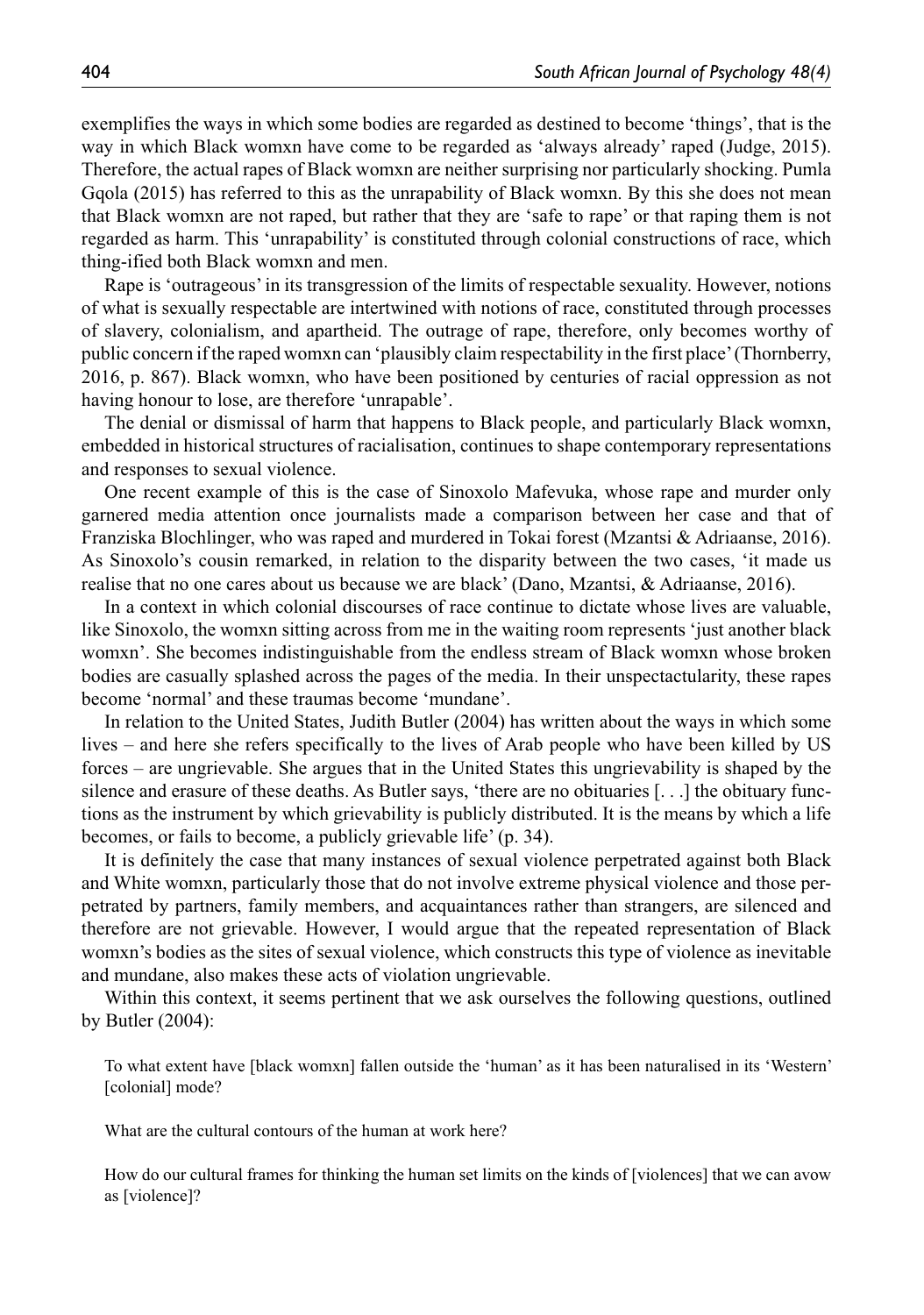If someone is [violated], and that person is not someone, then what and where is the [violation] and how does mourning take place? (p. 32)

Asking these questions makes explicit the precarious position that Black womxn, like the womxn across from me in the waiting room, occupy. These womxn are constructed, within the contemporary neoliberal capitalist democratic context as 'free womxn', entitled to rights over their own bodies and entitled, if these rights are violated, to speak out. But when they come to the clinic, tell those close to them, or go to the police, we see how this access to equality, justice, and even the recognition of their violation as shocking are contingent on them being a particular kind of subject. These womxn are, thus, doubly violated, by the rape and simultaneously by their construction as 'unrapable', 'unharmable', and inevitably thing-ified.

I have spent a significant amount of time reflecting on the way in which Black womxn's subjectivity is constituted by their 'blackness'. Perhaps this is unsurprising given the continued coupling of rape and blackness in media representations of violence. In this context, I have found it far more challenging, not only emotionally but also intellectually, to reflect on how my post-rape subjectivity is constituted by my 'whiteness'. But in writing this, it seemed not only deeply problematic but also incomplete, to reflect only on the relationship between rape and blackness. After all, it is only in relation to the other womxn, the Black womxn, that I, the White womxn, come to be out of place in the waiting room.

In contrast to Black womxn, my presence in the waiting room is spectacular. Unlike the rapes of Black womxn, the rapes of White womxn, and in particular, acts committed by strange (usually Black) men, are represented as horrifying anomalies. These are constructed as 'real rapes'. The remarkability of these cases is reinforced through our prolonged horror in response to them; we bring flowers, we hold silent vigils, we march, we grieve.

The positioning of the rapes of White womxn as outrageous is intertwined with the construction of whiteness as not only racially but also morally and sexually distinct from blackness (Ratele, 2009). This construction of sexuality is rooted in the formation of a colonial empire in South Africa, in particular in demarcating who was 'coloniser' and who was 'colonised', and thereby in establishing the public and personal bounds of race. In this context, as Shefer and Ratele (2011) have argued, 'the potential and actual sexual possession of white women by black men [symbolises] an invasion of the entire white "nation" since it represents black male control over white male possessions and possible destabalisation of white male power' (p. 37).

Therefore, by virtue of my whiteness, as it intersects with my middle-classness and the fact that I was raped by a Black man, my rape becomes recognisable as a 'real' rape and it becomes grievable. People bring flowers to my house, they cry and shake their fists.

But the grievability of my rape simultaneously facilitates a crisis – one that calls into question and destabilises my whiteness – a crisis that is rooted in the colonial construction of whiteness as respectability. The respectability of whiteness, upon which colonialism precariously rests, ruptures when the White womxn is raped by the Black man. As Menzies, a magistrate in the 19th-century cape colony, argued,

there is a very large proportion of virtuous women in this Colony, principally of pure or nearly pure European blood  $[$ .  $]$  many of whom would prefer death to being dishonored – on all of whom the commission of Rape on their person would inflict the most poignant & permanent mental anguish and grief & whom especially if committed by a colored man, it would so degrade in the estimation of their associates, as to drive them from Society and mar all their prospects of happiness in life. (Scully, 1995, p. 347)

In occupying the position as the grievable raped womxn, I must also occupy the position of the fallen White womxn. Therefore, my subjectivity is constituted by both the sexual violation of my